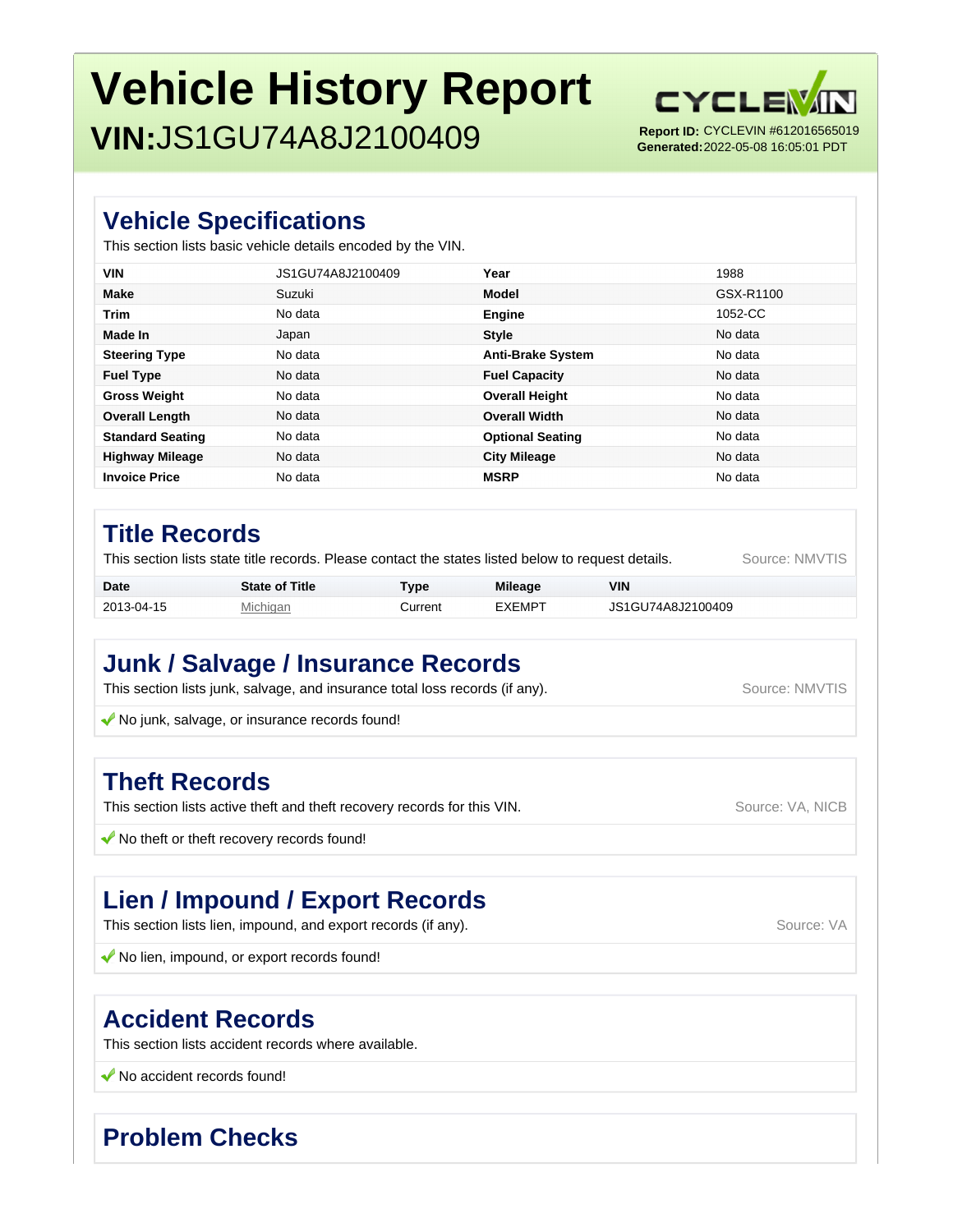This section lists our checks for potential problems related to the title. Source: NMVTIS

| <b>Record of Flood damage?</b>                          | No problems found! |
|---------------------------------------------------------|--------------------|
| <b>Record of Fire damage?</b>                           | No problems found! |
| Record of Hail damage?                                  | No problems found! |
| Record of Salt water damage?                            | No problems found! |
| <b>Record of Vandalism?</b>                             | No problems found! |
| <b>Record of Kit?</b>                                   | No problems found! |
| <b>Record of Dismantled?</b>                            | No problems found! |
| Record of Junk?                                         | No problems found! |
| <b>Record of Rebuilt?</b>                               | No problems found! |
| <b>Record of Reconstructed?</b>                         | No problems found! |
| Record of Salvage--Damage or Not Specified?             | No problems found! |
| <b>Record of Test Vehicle?</b>                          | No problems found! |
| <b>Record of Refurbished?</b>                           | No problems found! |
| <b>Record of Collision?</b>                             | No problems found! |
| <b>Record of Salvage Retention?</b>                     | No problems found! |
| <b>Record of Prior Taxi?</b>                            | No problems found! |
| <b>Record of Prior Police?</b>                          | No problems found! |
| <b>Record of Original Taxi?</b>                         | No problems found! |
| <b>Record of Original Police?</b>                       | No problems found! |
| <b>Record of Remanufactured?</b>                        | No problems found! |
| <b>Record of Gray Market?</b>                           | No problems found! |
| <b>Record of Warranty Return?</b>                       | No problems found! |
| <b>Record of Antique?</b>                               | No problems found! |
| <b>Record of Classic?</b>                               | No problems found! |
| <b>Record of Agricultural Vehicle?</b>                  | No problems found! |
| Record of Logging Vehicle?                              | No problems found! |
| Record of Street Rod?                                   | No problems found! |
| <b>Record of Vehicle Contains Reissued VIN?</b>         | No problems found! |
| <b>Record of Replica?</b>                               | No problems found! |
| <b>Record of Totaled?</b>                               | No problems found! |
| <b>Record of Owner Retained?</b>                        | No problems found! |
| <b>Record of Bond Posted?</b>                           | No problems found! |
| <b>Record of Memorandum Copy?</b>                       | No problems found! |
| <b>Record of Parts Only?</b>                            | No problems found! |
| <b>Record of Recovered Theft?</b>                       | No problems found! |
| <b>Record of Undisclosed Lien?</b>                      | No problems found! |
| <b>Record of Prior Owner Retained?</b>                  | No problems found! |
| Record of Vehicle Non-conformity Uncorrected?           | No problems found! |
| Record of Vehicle Non-conformity Corrected?             | No problems found! |
| Record of Vehicle Safety Defect Uncorrected?            | No problems found! |
| <b>Record of Vehicle Safety Defect Corrected?</b>       | No problems found! |
| Record of VIN Replaced?                                 | No problems found! |
| Record of Gray Market: Non-compliant?                   | No problems found! |
| <b>Record of Gray Market: Compliant?</b>                | No problems found! |
| <b>Record of Manufacturer Buy Back?</b>                 | No problems found! |
| <b>Record of Former Rental?</b>                         | No problems found! |
| Record of Salvage--Stolen?                              | No problems found! |
| Record of Salvage--Reasons Other Than Damage or Stolen? | No problems found! |
| <b>Record of Disclosed Damage?</b>                      | No problems found! |
| <b>Record of Prior Non-Repairable / Repaired?</b>       | No problems found! |
| <b>Record of Crushed?</b>                               | No problems found! |
| <b>Record of Hazardous?</b>                             | No problems found! |